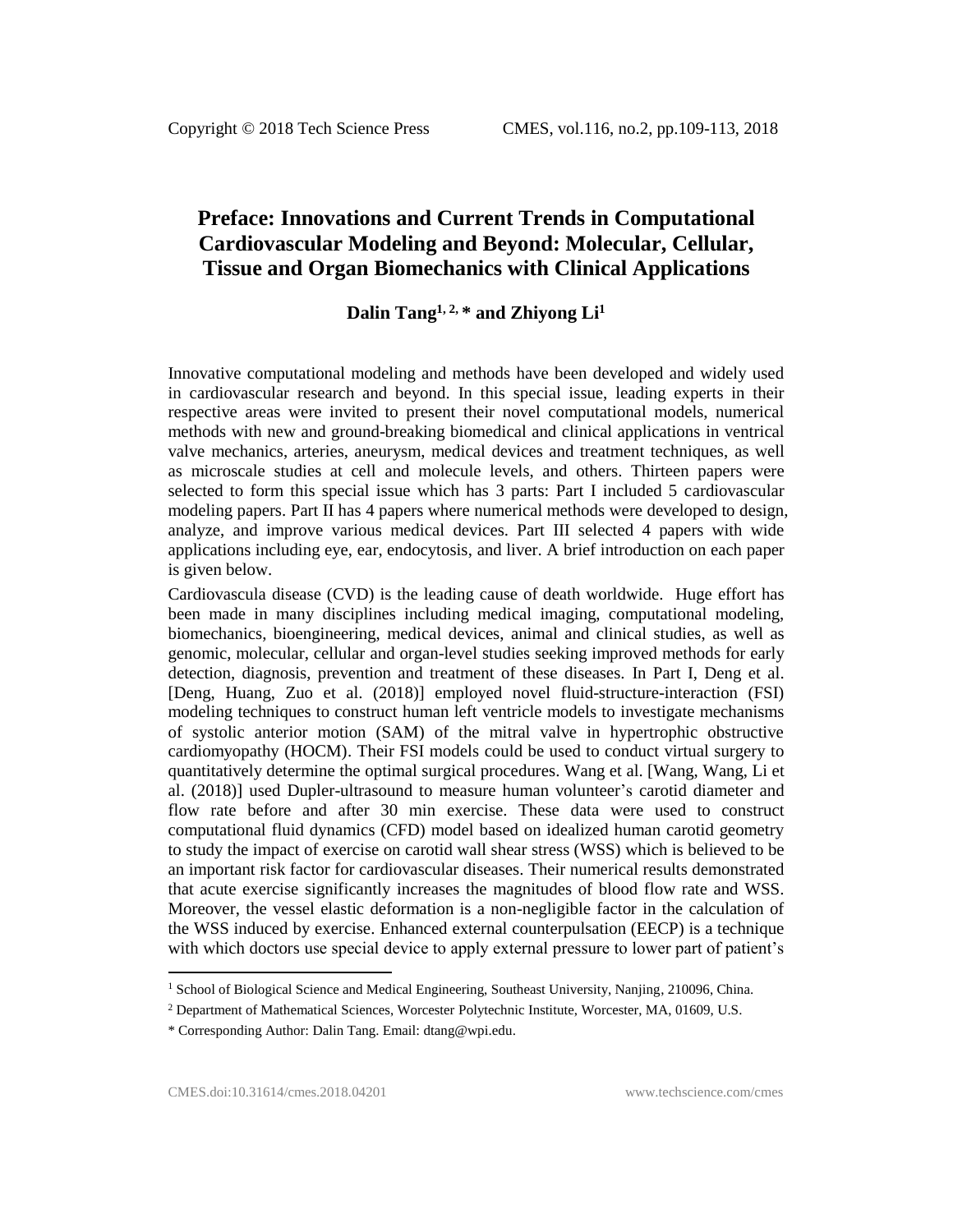body (legs, for example) to force more blood to return to the heart to treat myocardial ischemia. However, the underlying mechanisms regarding why this technique is effective in treating myocardial ischemia remains unclear. Chen et al. [Chen, Li, Yang et al. (2018)] used 3D coronary models with different stenosis rates and coupled with a 0-dimensional (0D) lumped parametric model of the blood circulatory system to study the hemodynamic response of the coronary artery. Their findings could provide guidance for clinicians to adjust EECP treatment mode according to patient stenosis severities. Since fractional flow reserve (FFR) is getting accepted in clinical practice as a primary indicator for myocardial ischemia risk, Wang et al. [Wang, Wang, Li et al. (2018)] presented a fast simulation method to estimate FFR value of a coronary artery based on resistance boundary conditions. This simulation method can quickly and accurately assess the influence of coronary stenosis to aid clinicians in their diagnoses. For aneurysm treatment techniques, Mu et al. [Mu, Chi, Ji et al. (2018)] examined the influence of clip locations on hemodynamic factors in patient-specific anterior communicating artery (ACoA) aneurysms with different aneurysmal angle. Their results could preoperatively give useful information for clinicians to optimize their surgical plans.

One important area of computational modeling applications is medical device design, improvement and optimizations. Pan et al. [Pan, Chang and Fu (2018)] performed CFD analysis of shroud design on hemodynamic performance and blood damage in a centrifugal blood pump. Patients with extracorporeal membrane oxygenation suffers from high rates of complication that linked to the flow field within the blood pump. It is essential to optimize the geometry of the pump for improved outcome. They made ten different shroud designs and divided those into two groups according to different covering locations Detailed computational fluid dynamics (CFD) analyses were performed to investigate their effects on hemodynamics and hydraulic performance at the constant flow condition. CFD simulations predicted optimized designing parameters for pump head, hydraulic efficiency, fluid volume, shear stress threshold values and modified index of hemolysis (MIH) with increasing shroud covering proportions from 0 to 1 in the same covering location. Liu et al. [Liu, Liu, Gong et al. (2018)] performed numerical analyses of idealized total cavopulmonary connection physiologies with single and bilateral superior vena cava assisted by an axial blood pump. This paper evaluated the hemodynamic performance of an axial flow blood pump surgically implanted in idealized total cavopulmonary connection (TCPC) models. This blood pump was designed to augment pressure from the inferior vena cava (IVC) to the pulmonary circulation. Their modeling study demonstrated that the pump supported bilateral SVC surgical scheme in balancing flow distribution and reducing the risk of endothelial cell destruction and trauma generation.

Extracorporeal membrane oxygenation (ECMO), also known as extracorporeal life support (ECLS), is an extracorporeal technique of providing prolonged cardiac and respiratory support to persons whose heart and lungs are unable to provide an adequate amount of gas exchange or perfusion to sustain life. Although pulsatile ECMO, as a novel ECMO, has attracted more attention recently, the differences of the hemodynamic effects of the pulsatile ECMO on the aorta, the cerebral perfusion, and left ventricular work are still under-investigated. Zhang et al. [Zhang, Qian, Zhang et al. (2018)] designed three ECMO support models, named as "constant flow mode", "co-pulse mode" and "counter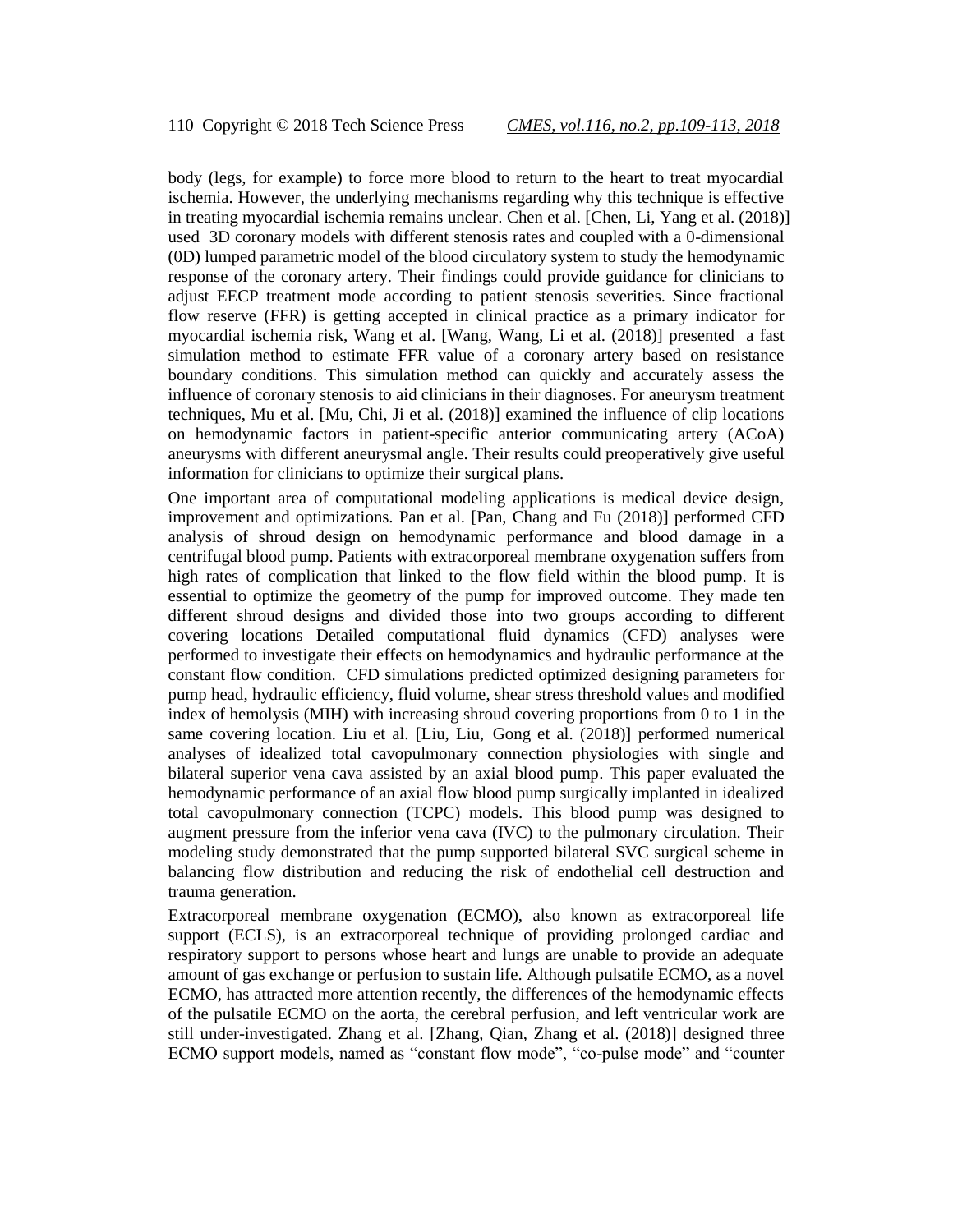pulse mode" to clarify the hemodynamic differences of the cardiovascular system between the pulsatile and non-pulsatile VA ECMO. Their detailed comparisons indicated that ECMO under counter pulse mode could have advantages for the left ventricular unloading. In contrast, the ECMO under co-pulse mode has more benefit for cerebral oxygen perfusion.

Coronary artery bypass grafting (CABG) is a common technique to treat coronary stenosis when the vessel is severely blocked. Graft's poor instant patency may lead to an abnormal hemodynamic environment in anastomosis, which could further cause graft failure after the surgery. Zhao et al. [Zhao, Mao, Liu et al. (2018)] investigated graft hemodynamics with different instant patency, and explored its effect on graft postoperative efficiency. They conducted simulations comparing blood flow characteristics between saphenous vein (SVG) grafts and left internal mammary artery (LIMA) graft. Detailed comparisons for back flow, wall shear stress and oscillatory shear index (OSI) were provided.

The coverage of the special issue include other modeling applications. Cell biology plays an important role in disease development. To investigate mechanical strength and structural basis of  $\beta_2$  integrin to mediate neutrophil accumulation on liver sinusoidal endothelial cells.

Li et al. [Li, Zhang, Li et al. (2018)] compared the dynamic force spectra of the binding of  $β_2$  integrin to intercellular adhesion molecule-1 (ICAM-1) on LSECs using atomic force microscopy (AFM) and performed free and steered molecular dynamics (MD) simulations to analyze their structural bases of LFA-1- or Mac-1-I-domain and ICAM-1- D1 or D3 pair in their force spectra. For drug delivery application, Liu X. et al. [Liu, Liu, Gong et al. (2018)] performed numerical study of passive receptor-mediated endocytosis of nanoparticles to investigate the effect of mechanical properties of nanoparticle, receptor-ligand bonds and cell membrane. Their results showed that passive endocytosis may fail due to the rupture of receptor-ligand bonds during the wrapping process, and the size and rigidity of nanoparticles affect the total deformation energy and the terminal wrapping stage. The success of passive endocytosis also depends on the maximum strength of the receptor-ligand bonds.

One area this issue covered is eye disease. Glaucoma is a series of ocular diseases with the main clinical symptoms of ocular hypertension and can lead to blindness, which is seriously harmful to the health of the affected patients. It is difficult to accurately obtain hydrodynamic parameters of aqueous humor within the trabecular meshwork outflow pathways based on the current technology. Zhang et al. [Zhang, Qian, Zhang et al. (2018)] perfromed FSI simulation to study the pressure difference and velocity in the superficial trabecular meshwork, juxtacanalicular meshwork (JCM) and Schlemm's canal in response to JCM permeability changes. Their study indicated that the fluid dynamics parameters in trabecular meshwork and Schlemm's canal could be considerably affected by the changes of JCM permeability. The study also demonstrated that the finite element modeling of AOS could provide a practical means for studying the outflow dynamics and the biomechanical environment of the AOS. Another coverage of this issue is ear disease. A three-dimensional numerical model of the membranous labyrinth of the semicircular canal of the inner ear was established to investigate the effects of canalithiasis of benign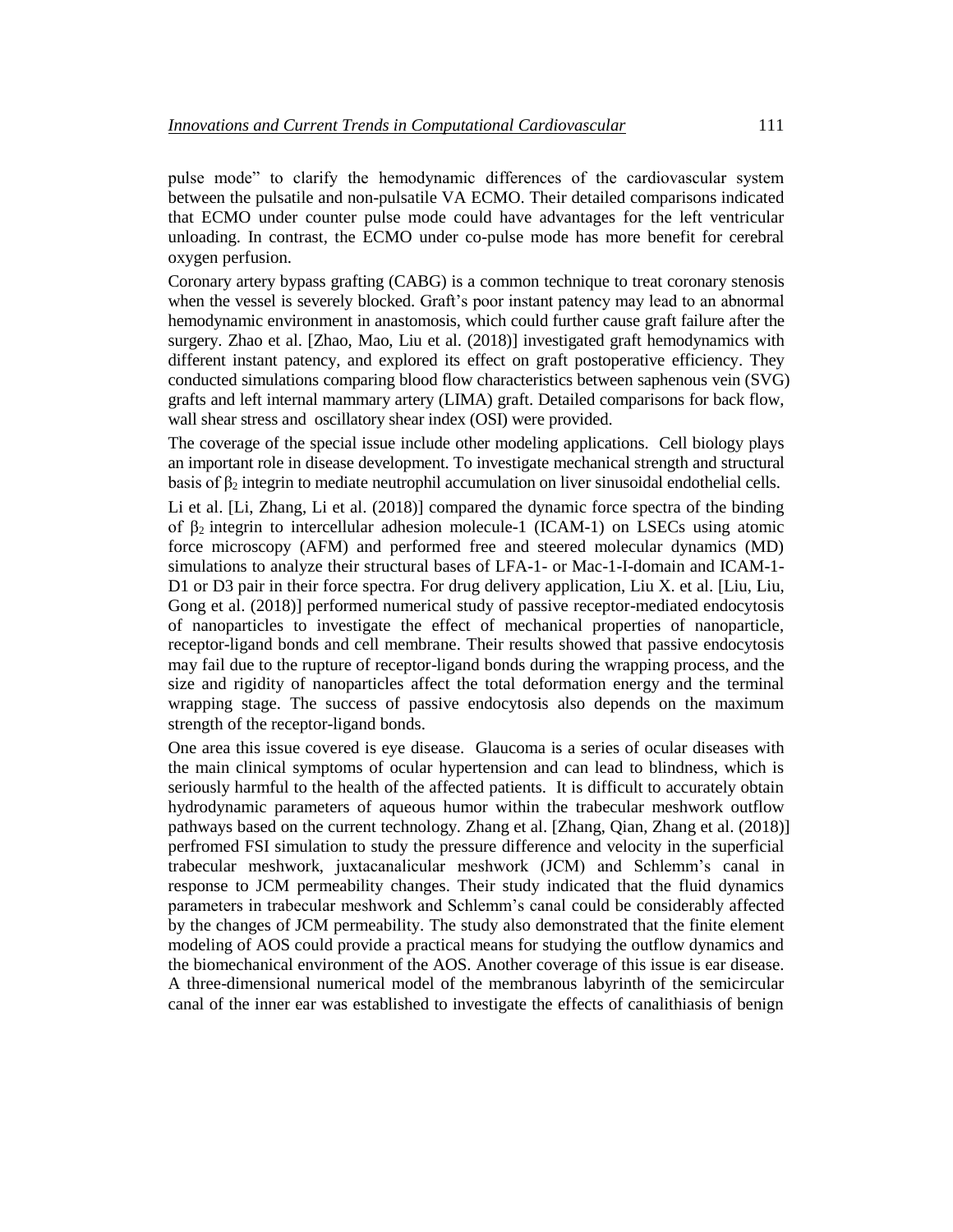paroxysmal positional vertigo (BPPV) on the balance function of the inner ear. The movement of otolith particles in the membranous labyrinth was simulated when a person turns his head to a specific position. The effects of otolith movements on the balance function of the inner ear were simulated for different numbers, diameters, and initial positions of otoliths [Yu, Wang, Guo et al. (2018)]. The simulation results show that the otolith diameter affects the movement duration of otoliths in the membranous labyrinth. The number and diameter of otoliths, the diameter of the membranous labyrinth, and the initial position of the otoliths can cause changes in the pressure difference on both sides of the cupula of the crista ampullaris (cupula).

The current trend in computational modeling is getting closer to realistic and practical applications. Researchers from clinical front, imaging, enginerring, modeling, cell and molecular biology, and genomics are getting together to form collaborative forces to tackle problems which seemed to be impossible not very long ago and are getting encouraging new discoveries and findings. This special issue is only a limited refelction of the trend and we are looking forward to more exciting contributions from the authors and researchers from all the channles in the coming years.

**Acknowledgments:** Sponsorship information: Publication of this supplement has not been supported by sponsorship. Information about the source of funding can be found in the individual articles. The peer review process was overseen by the guest editors Dalin Tang and Zhi-Yong Li in accordance with Computer Modeling in Engineering & Sciences special issue peer review guidelines.

### **References**

#### **Part I. Modeling for Cardiovascular Diseases**

**Deng, D.; Huang, X.; Zuo, H.; Zheng, Y.; Yang, C.; Song, Y.; Tang, D.** (2018): Angle of attack between blood flow and mitral valve leaflets in hypertrophic obstructive cardiomyopathy: an in vivo multi-patient ct-based fsi study. *Computer Modeling in Engineering & Sciences*, vol. 116, no. 2, pp. 115-125.

**Wang, Y.; Wang, Y.; Li, S. Q.; Aziz, A. u. R.; Liu, S.; Qin, K. R.** (2018): The analysis of wall shear stress modulated by acute exercise in the human common carotid artery with an elastic tube model. *Computer Modeling in Engineering & Sciences*, vol. 116, no. 2, pp. 127-147.

**Chen, S.; Li, B.; Yang, H.; Du, J.; Li, X.; Liu, Y.** (2018): Hemodynamics of enhanced external counterpulsation with different coronary stenosis. *Computer Modeling in Engineering & Sciences*, vol. 116, no. 2, pp. 149-162.

**Wang, W.; Mao, B.; Li, B.; Zhao, X.; Liu, J.; Liu, Y.** (2018): A fast-fractional flow reserve simulation method in patients with coronary stenosis based on resistance boundary condition. *Computer Modeling in Engineering & Sciences*, vol. 116, no. 2, pp. 163-173.

**Mu, L.; Chi, Q.; Ji, C.; He, Y.; Gao, G.** (2018): Influence of clip locations on intraaneurysmal flow dynamics in patient-specific anterior communicating aneurysm models with different aneurysmal angle. *Computer Modeling in Engineering & Sciences*, vol. 116, no. 2, pp. 175-197.